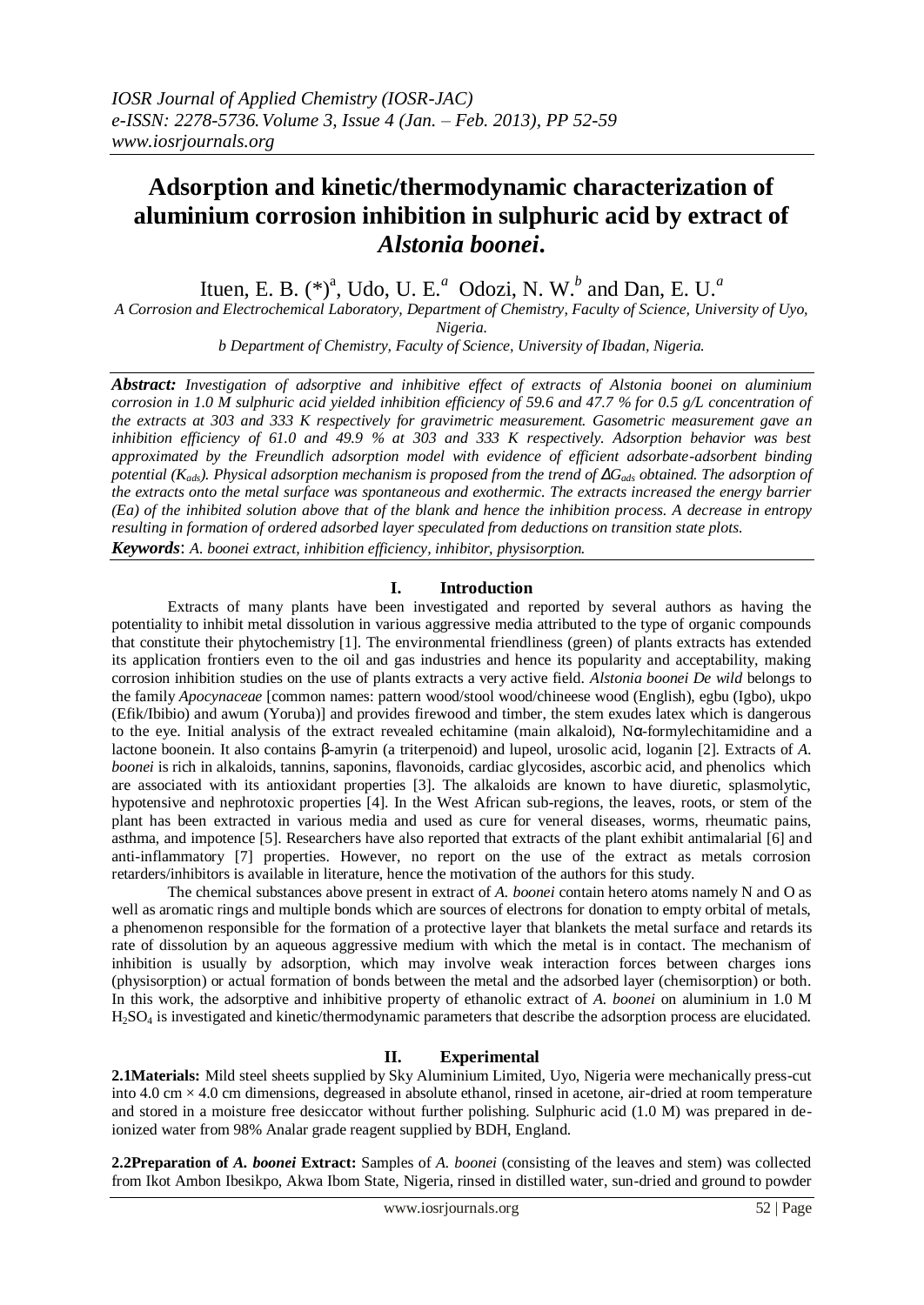using electric blender. The dry sample in the powdery form was extracted in hot absolute ethanol for 72 hours. The extract was concentrated in vacuum evaporator and to dryness with a steam bath to completely remove the ethanol. The appropriate masses were accurately weighed and respectively dissolved in  $1.0 M H_2SO_4$  to obtain the different concentrations  $(0.1 - 0.5 \text{ g/L})$  used for the gravimetric and gasometric measurements.

**2.3Gravimetric Measurements:** Pre-weighed aluminium coupons were totally immersed in 250 mL beakers containing 1.0 M H<sub>2</sub>SO<sub>4</sub> in the absence and presence of different concentrations of *A. boonei* extract and retrieved at 2 h intervals progressively for 10 h. The retrieved coupons were cleaned and dried as reported elsewhere [8] and reweighed using FA2104A digital weighing balance (sensitivity  $\pm$  0.0001g). The difference in weights *ab initio* and after immersion was recorded as weight loss. The tests were performed in triplicates to guarantee reliability and the averages ( $\Delta w$ ) were used to compute the corrosion rates ( $\pi_{\alpha}$ ), inhibition efficiencies (% μ<sub>g</sub>) and degree of surface coverage ( $θ_$ <sub>g</sub>) according to equations 1-3 below. The procedure was repeated at temperatures between 313, 323

and 333 K maintained in a regulated thermostated bath.

| $\pi_{\rm g} = \Delta$ w/AT                                               |     |
|---------------------------------------------------------------------------|-----|
| $\mu_{\rm g} = 100(\Delta w_{\rm b} - \Delta w_{\rm i})/\Delta w_{\rm b}$ | (2) |
| $\theta_{\rm g} = 0.01 \,\mu$                                             | (3) |

where *A* (cm<sup>2</sup>) is the cross sectional area of the aluminium coupon,  $\Delta w_b$  is the average/mean weight loss in the blank (free acid) solution,  $\Delta w_i$  is the average/mean weight loss in the presence of *A. boonei* extract, and *T* is the total immersion time of 10 h

**2.4Gasometric Measurement:** Acid attacks of the metal in the gasometric assembly resulted in the evolution of hydrogen gas, the volume of which was correlated with the corrosion rate ( $\pi_H$ ) and inhibition efficiency ( $\mu_H$ ) for each system according equation 4. Detailed description of procedure used has been reported elsewhere [9]. The progress of the corrosion process was monitored at fixed time interval in the different test solutions at 303 – 333 K.

$$
\pi_{\rm H} = (V_{\rm t} - V_0)/(T_{\rm t} - T_{\rm t})\tag{4}
$$

 $\mu_{\rm H} = 100 \{\pi_{\rm H \,(blank)} - \pi_{\rm H \,(extract)}\}/\pi_{\rm H \,(blank)}$  (5) where  $V_t$  and  $V_0$  are the volumes of hydrogen evolved at time  $T_t$  and  $T_0$  respectively,  $\pi_{H(blank)}$  is the corrosion rate of the free acid solution and  $\pi_{H(extract)}$  are the corrosion rate in the presence of the extract based on hydrogen evolution measurements.

### **III. Results And Discussion**

**3.1 Corrosion rate and Inhibition efficiency:** The weight loss data obtained were used to compute corrosion rate. Corrosion rate increased with increase in temperature but showed marked decrease in the presence of the extracts: decreasing with increase in extract concentration. Inhibition efficiency increased with increase in concentration of the extract and decreased with increase in temperature. Table 1 shows the corrosion rates, inhibition efficiencies and degrees of surface coverage for the dissolution of aluminium in 1.0 M  $H_2SO_4$  in the absence and presence of different concentrations of *A. boonei* extract at 303 – 333 K obtained using both gravimetric (a) and gasometric (b) techniques while figure 1 show the variation of inhibition efficiency with temperature of the systems for the different concentrations studied. The values obtained for the gravimetric and gasometric measurements were comparable and in good agreement.

**Table 1**: (a) *Calculated values of Corrosion rate, Inhibition efficiency and Degree of surface coverage data for the retardation of aluminium dissolution in 1.0 M H2SO<sup>4</sup> in the absence and presence of different concentrations of A. boonei extract at 303 – 333 K using gravimetric technique*

|                           |      |                                                       |      | 0) in booner extract at 505 – 555 in asing gravimente technique |      |               |                     |         |     |                            |      |
|---------------------------|------|-------------------------------------------------------|------|-----------------------------------------------------------------|------|---------------|---------------------|---------|-----|----------------------------|------|
| <b>Systems</b>            |      | $\pi_{\rm g}$ (mg/cm <sup>-2</sup> /h <sup>-1</sup> ) |      |                                                                 |      | $\mu_{g}(\%)$ |                     |         |     | $\bm{\theta}_{\texttt{g}}$ |      |
|                           | 303  | 313                                                   | 323  | 333                                                             | 303  | 313           |                     | 323 333 | 303 | 313                        | 323  |
| 333                       |      |                                                       |      |                                                                 |      |               |                     |         |     |                            |      |
| Blank                     |      | 5.12 10.98 13.11                                      |      | 16.02                                                           |      |               |                     |         |     |                            |      |
|                           |      |                                                       |      |                                                                 |      |               |                     |         |     |                            |      |
| $0.1 \text{ g/L}$ extract |      | 2.68 6.57                                             | 7.85 | 9.99                                                            |      |               | 47.6 44.0 40.1 37.6 |         |     | $0.48$ 0.44 0.40           |      |
| 0.38                      |      |                                                       |      |                                                                 |      |               |                     |         |     |                            |      |
|                           |      |                                                       |      |                                                                 |      |               |                     |         |     |                            |      |
| $0.2 \text{ g/L}$ extract |      | 2.55 5.79                                             | 7.45 | 9.52                                                            | 50.1 |               | 47.3 43.1 40.6      |         |     | $0.50 \quad 0.47$          | 0.43 |
| 0.41                      |      |                                                       |      |                                                                 |      |               |                     |         |     |                            |      |
| $0.5 \text{ g/L}$ extract | 2.07 | 4.84                                                  | 6.38 | 8.21                                                            |      |               | 59.6 55.9 50.4 47.7 |         |     | $0.60 \quad 0.56$          | 0.54 |
| 0.48                      |      |                                                       |      |                                                                 |      |               |                     |         |     |                            |      |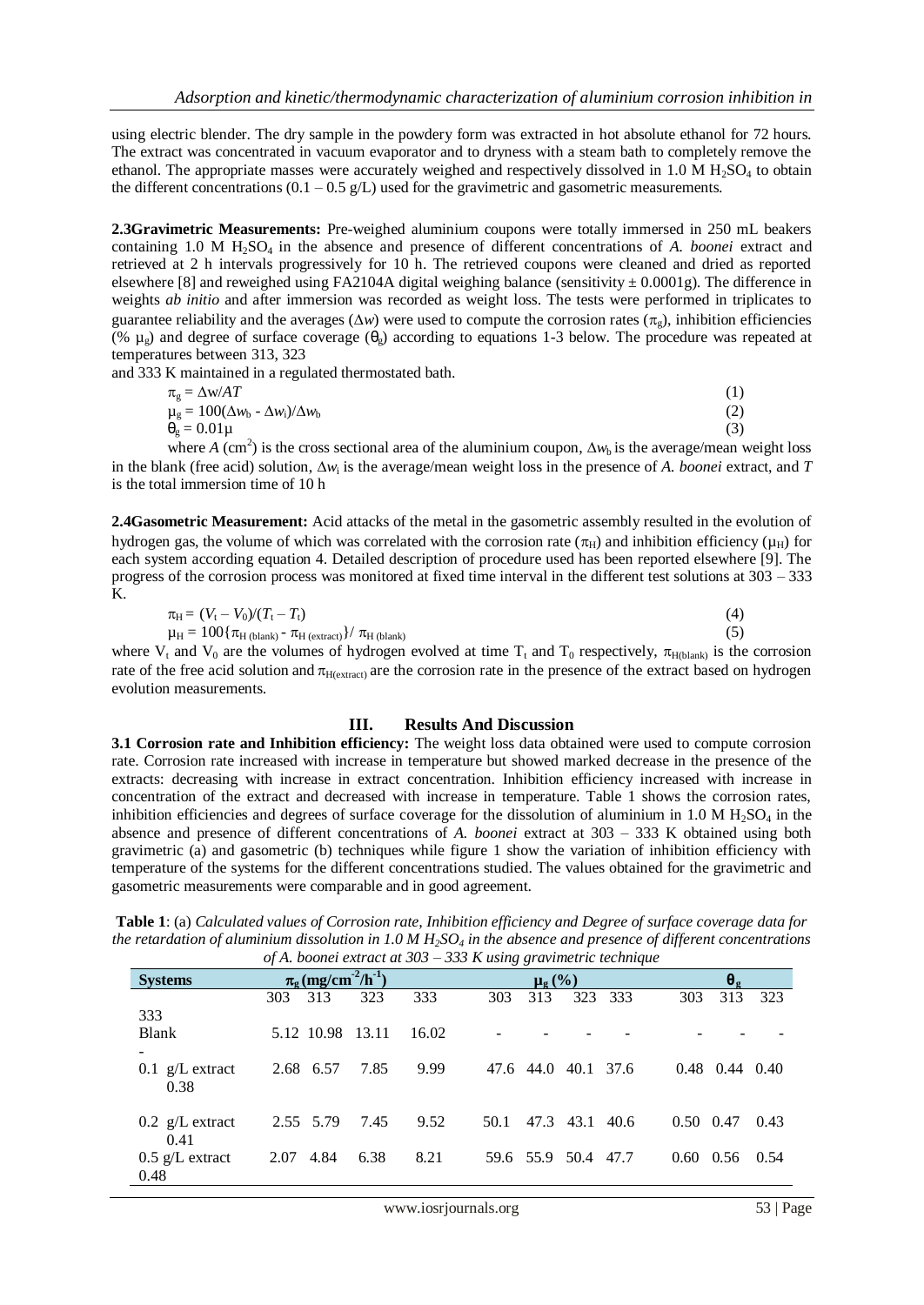*Table 1: (b) Calculated values of Corrosion rate, Inhibition efficiency and degree of surface coverage data for the retardation of aluminium dissolution in 1.0 M*  $H_2SO_4$  *in the absence and presence of different concentrations of A. boonei extract at 303 – 333 K using gasometric technique*

| <b>Systems</b>            | $\pi_{\text{H}}$ (mg/cm <sup>-2</sup> /h <sup>-1</sup> ) |      |       |      |     | $\mu_{\rm H}$ (%)   |                | $\theta_H$           |      |
|---------------------------|----------------------------------------------------------|------|-------|------|-----|---------------------|----------------|----------------------|------|
|                           | 313<br>303                                               | 323  | 333   | 303  | 313 |                     | 323 333        | 313<br>303           | 323  |
| 333                       |                                                          |      |       |      |     |                     |                |                      |      |
| <b>Blank</b>              | 5.12 10.97 13.10                                         |      | 16.01 |      |     |                     |                |                      |      |
|                           |                                                          |      |       |      |     |                     |                |                      |      |
| $0.3 \text{ g/L}$ extract | 2.57 5.91                                                | 7.49 | 9.76  | 49.7 |     |                     | 46.2 42.9 39.9 | $0.50$ $0.46$ $0.43$ |      |
| 0.40                      |                                                          |      |       |      |     |                     |                |                      |      |
|                           |                                                          |      |       |      |     |                     |                |                      |      |
| $0.4 \text{ g/L}$ extract | 2.45 5.53                                                | 7.16 | 9.39  | 52.1 |     | 49.7 45.4 41.4      |                | $0.52 \quad 0.50$    | 0.45 |
| 0.41                      |                                                          |      |       |      |     |                     |                |                      |      |
| $0.5 \text{ g/L}$ extract | 4.57<br>2.00                                             | 6.09 | 8.01  |      |     | 61.0 58.3 53.6 49.9 |                | $0.61$ $0.58$ $0.54$ |      |
| 0.50                      |                                                          |      |       |      |     |                     |                |                      |      |



**Figure 1** (a): *variation of inhibition efficiency with temperature for the retardation of aluminium dissolution in 1.0 M H2SO<sup>4</sup> in the absence and presence of different concentrations of A. boonei extract at 303 – 333 K using gravimetric technique.*



**Figure 1** (b): *variation of inhibition efficiency with temperature for the retardation of aluminium dissolution in 1.0 M H2SO<sup>4</sup> in the absence and presence of different concentrations of A. boonei extract at 303 – 333 K using gasometric technique.*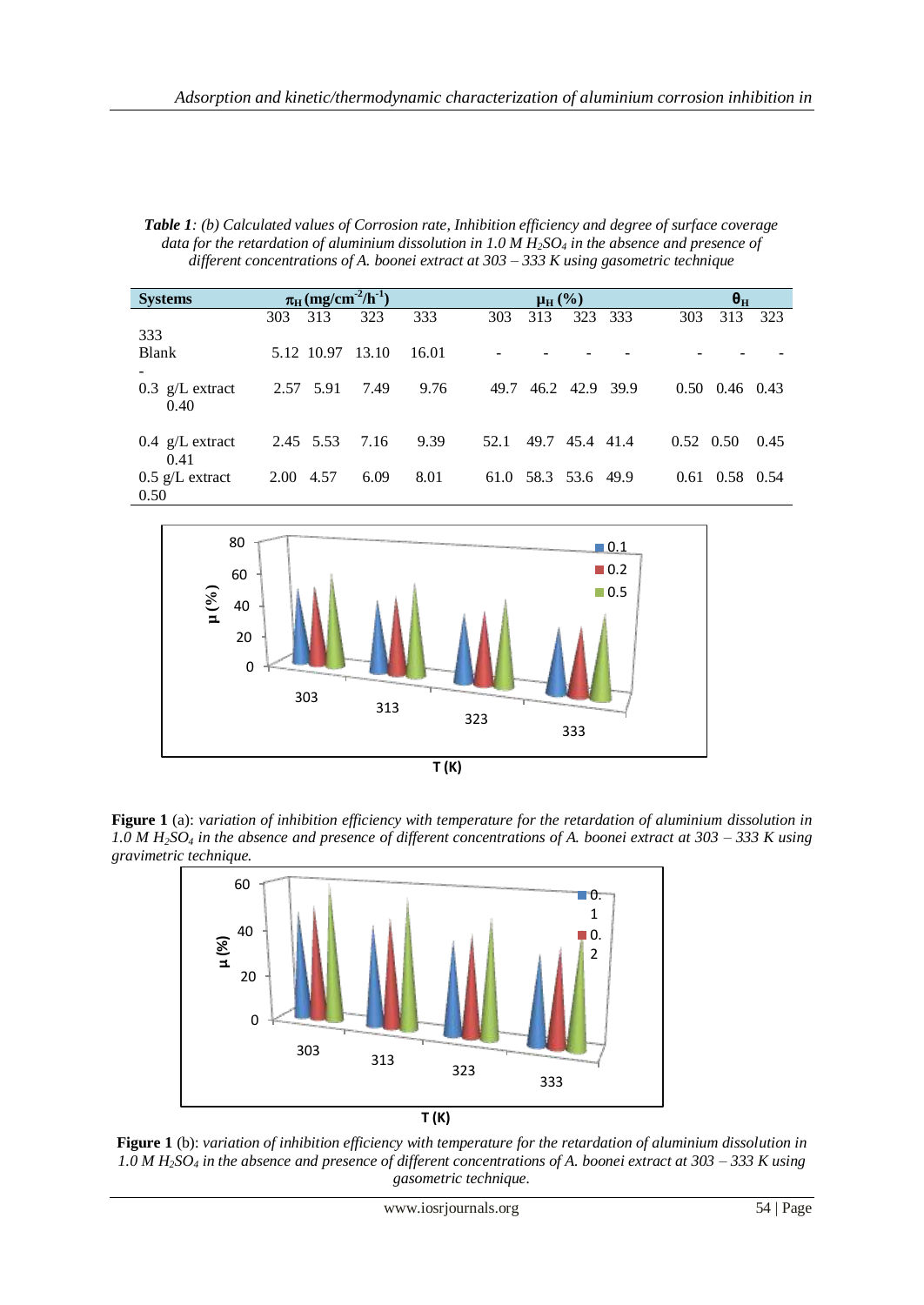The decrease in inhibition efficiency with increase in temperature suggests possible desorption of the active adsorbed species in the extract from the metal surface as temperature rises and this trend has been associated with physical adsorption [10]. The extract probably inhibits the metal corrosion by physical adsorption of the phytochemical constituents (i.e. alkaloids, saponins, lactone, tannins, organic acid, terpenoids, etc) onto the metal surface. The different constituents form weak surface organometallic [Al-Inh] complexes with the aluminium in several orders of strengths which is difficult to characterize due to the unknown quantity and complexity of the probably charged phytochemical constituents.

**3.2 Adsorption and thermodynamic Characterization:** Adsorption isotherms are usually employed to explain the mechanism of interaction between an inhibitor (adsorbate) and an adsorbent surface. This is usually achieved by fitting the degree of surface coverage data into various adsorption isotherms or models and the correlation coefficients (highest) used to determine the best fit isotherm which can then be used to describe the inhibitor adsorption mechanism. In this work, the best fitted isotherm was the Freundlich adsorption model which relates the degree of surface coverage to the concentration of the extracts according to equation 6-7 below:

$$
\theta = K_{ads}C^{n}
$$
\n(6)

also writt

 $\log \theta = \log K_{ads} + n \log C$  (7)

where  $K_{ads}$  is the equilibrium constant of adsorption-desorption process and is related to the standard Gibbs free energy change of adsorption-desorption process  $\Delta G_{ads}$  (equation 8)

$$
K_{ads} = 0.018 \exp\left(-\Delta G^*_{ads}/RT\right) \tag{8}
$$

where R is the universal gas constant and T is the absolute temperature.



**Figure 2** (a): *Freundlich adsorption isotherm for the retardation of aluminium dissolution in 1.0 M H2SO<sup>4</sup> using gravimetric technique.*



**Figure 2** (b): *Freundlich adsorption isotherm for the retardation of aluminium dissolution in 1.0 M H2SO<sup>4</sup> using gasometric technique.*

A plot of log θ against log C (figure 2) yields linear curves with slopes equal to *n*: 0 < *n* < 1 and intercepts equal to log  $K_{ads}$  and the adsorption parameters (i.e  $K_{ads}$ , n and  $\Delta G_{ads}$ ) deduced are shown in table 2. The fractional values of *n* show great adherence to the adsorption model and the large values of K*ads* suggest efficient binding potential of the inhibitor onto the metal surface [11]. The decrease in magnitudes of K*ads* with increase in temperature observed is of striking significance and may be explained: an increase in temperature elicits a domino effect of desorption of some adsorbed components of the *A. boonei* extracts from the metal surface. This observation is consistent with physical adsorption mechanism earlier proposed.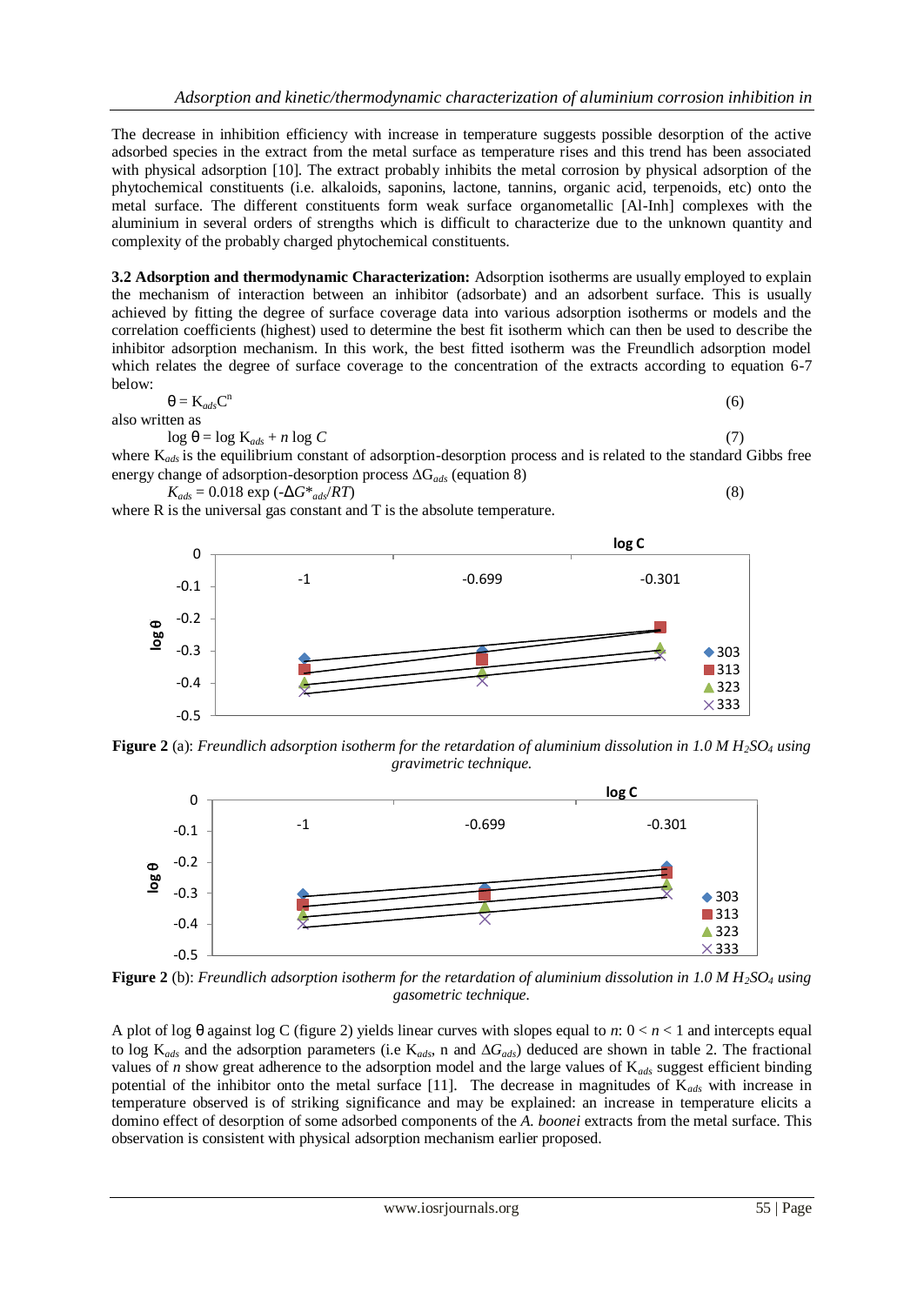|                                         |      |       | <b>Table 2</b> . Adsorption parameters computed from the Freundlich Adsorption Isotherm |                  |
|-----------------------------------------|------|-------|-----------------------------------------------------------------------------------------|------------------|
| Technique                               | T(K) | n     | $K_{ads}$                                                                               | $\Delta G_{ads}$ |
|                                         | 303  | 0.049 | 0.417                                                                                   | $-27.8$          |
| <b>Gravimetric</b><br><b>Gasometric</b> | 313  | 0.065 | 0.369                                                                                   | $-32.8$          |
|                                         | 323  | 0.054 | 0.348                                                                                   | $-35.8$          |
|                                         | 333  | 0.056 | 0.325                                                                                   | $-39.3$          |
|                                         | 303  | 0.044 | 0.442                                                                                   | $-26.0$          |
|                                         | 313  | 0.051 | 0.405                                                                                   | $-29.7$          |
|                                         | 323  | 0.048 | 0.377                                                                                   | $-33.1$          |
|                                         | 333  | 0.048 | 0.348                                                                                   | $-36.9$          |

**Table 2**: *Adsorption parameters computed from the Freundlich Adsorption Isotherm*

It has also been established that values of  $\Delta G_{ads}$  up to -20 kJ/mol is suggests electrostatic interaction between charged species in the adsorbent-adsorbate interface (i.e. physical adsorption) while those more negative than - 40 kJ/mol suggests charge transfer or sharing from or between the inhibitor and the metal surface (i.e. chemical adsorption) in which, most often, a coordinate type of bond forms. The values of  $\Delta G_{ads}$  computed and shown in table 2 also support the physical adsorption mechanism. The negative values of  $\Delta G_{ads}$  indicate that the adsorption of the extracts is spontaneous.

Gibbs free energy change correlates with other thermodynamic parameters in line with the basic thermodynamic equation (equation 9) and the Van't Hoff equation (equation 9), hence the enthalpies (heat,  $\Delta H_{ads}$ ) of adsorption are estimated graphically from ln K<sub>ads</sub> vs 1/T plot (figure 3) and the corresponding entropies of adsorption  $(\Delta S_{ads})$  calculated (table 3).

$$
\ln K_{ads} = -\Delta H_{ads}/RT + constant \tag{9}
$$

$$
\Delta S_{ads} = (\Delta H_{ads} - \Delta G_{ads})/T
$$
\n(10)

The negative values of *Hads* and obtained imply that the adsorption process is exothermic in nature. Bond enthalpies are independent of the compound in which they appear and quantitatively denote physisorption if  $\Delta H_{ads}$  < 0 (i.e exothermicity, usually associated with formation of new bonds and evolution of heat). On the other hand, chemisorptions (bond breaking energies, usually involving absorption of heat) may be inferred if  $\Delta H_{ads} > 0$ . The empirical values  $\Delta H_{ads}$  obtained are less than zero, indicating the formation of a covalent type of bond in the physisorbed layer and the evolution of energy. Adsorption processes with  $\Delta S_{ads} < 0$ , as obtained here, are better described in terms of orderliness of the active species in the aggressive aqueous medium. Prior to adsorption, active ingredients of the extracts are assumed to be more disordered (chaotic) in the bulk medium but as the adsorption onto the metal surface progresses, orderliness gradually sets in leading to a decrease in entropy. The number of active molecules present in the bulk solution may have also decreased occasioned by involvement of much of the other molecules in the adsorption process, and hence the decrease in entropy.



F**igure 3**: *Van't Hoff's plot of ln Kads against 1/T for the adsorption of extracts of A. boonei onto aluminium*.

**Table 3**: *Adsorption parameters from Van't Hoff's plot for the adsorption of extracts of A. boonei onto aluminium*.

|                    |      | .                |                  |                  |  |
|--------------------|------|------------------|------------------|------------------|--|
| Technique          | T(K) | $\Delta G_{ads}$ | $\Delta H_{ads}$ | $\Delta S_{ads}$ |  |
|                    | 303  | $-27.8$          | $-15.13$         | $-0.042$         |  |
| <b>Gravimetric</b> | 313  | $-32.8$          | $-15.13$         | $-0.056$         |  |
|                    | 323  | $-35.8$          | $-15.13$         | $-0.064$         |  |
|                    | 333  | $-39.3$          | $-15.13$         | $-0.073$         |  |
|                    | 303  | $-26.0$          | $-14.92$         | $-0.037$         |  |
| <b>Gasometric</b>  | 313  | $-29.7$          | $-14.92$         | $-0.047$         |  |
|                    | 323  | $-33.1$          | $-14.92$         | $-0.056$         |  |
|                    | 333  | $-36.9$          | $-14.92$         | $-0.066$         |  |
|                    |      |                  |                  |                  |  |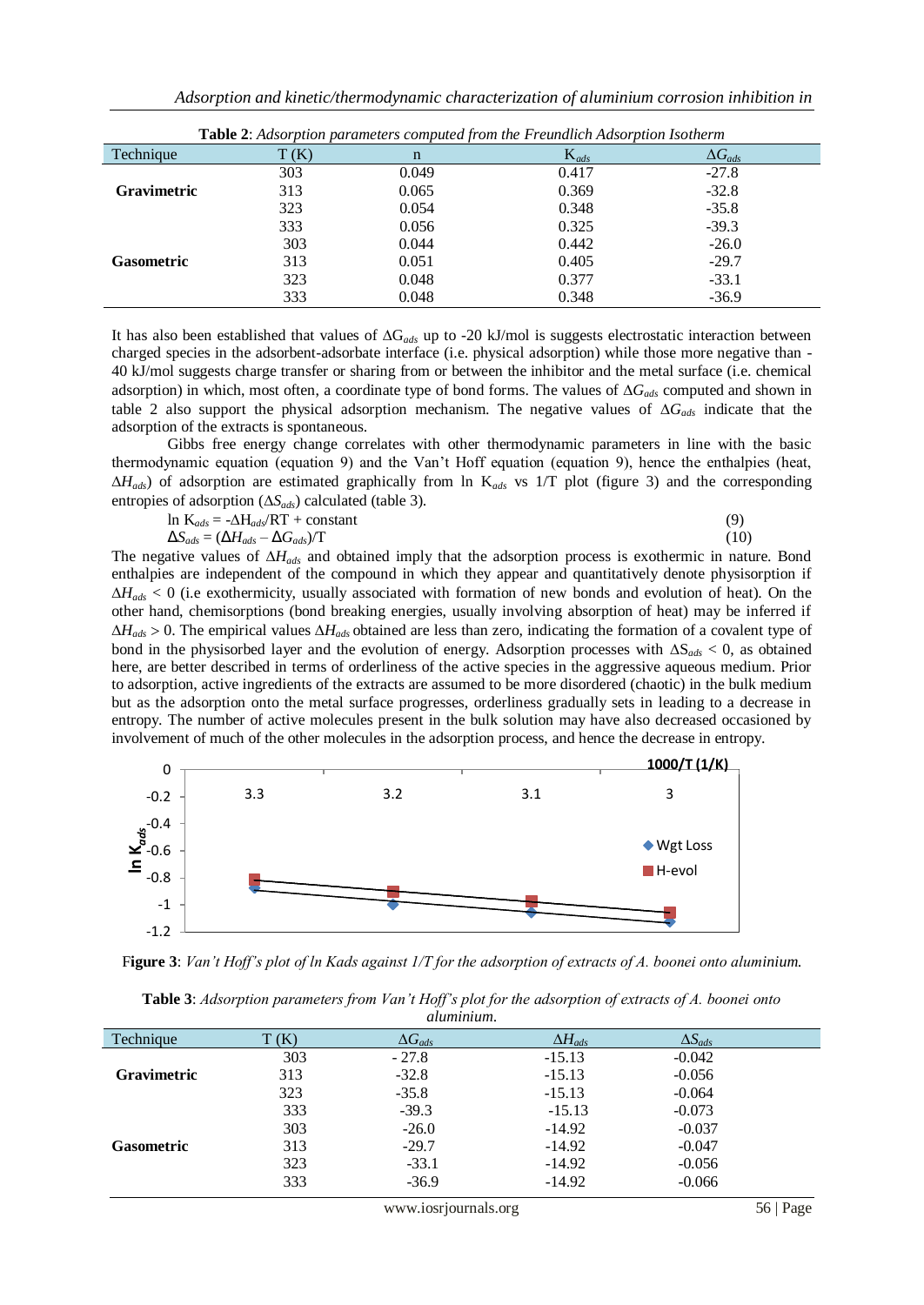A new way to describe the entropy of the system in terms of the amount of active adsorbate molecules adsorbed onto the metal surface (i.e. degree of surface coverage) has been introduced by the authors by means of extrapolation of the Gibbs adsorption equation. Assuming the variation of degree of surface coverage with concentration of the extracts to be  $\eta$  (i.e  $\delta\theta/\delta C$ ) and the moles of the active components of the extract per cm<sup>2</sup> area of the metal surface to be Q (i.e analogous to  $\theta$ ), then at equilibrium, Q may be related to  $\eta$  by means of modifying the Gibbs adsorption equation to become equation 11 below:

 $Q = -(C/RT)\eta$  (11) where *R* and *T* conserve their usual meanings. When  $\eta$  < 0, it implies that surface coverage increases with concentration (as obtained here): Q must be positive and the amount of the surface active agents is higher leading to decreased entropy (i.e Sads  $<$  0). A plot of  $\theta$  against 1/T (not shown) would therefore yield negative values of ŋ for the adsorption of *A. boonei* extract onto the aluminium surface.

**2.3Kinetic/thermodynamic Characterization:** Arrhenius equation (equation 11) describes the variation of corrosion rate with temperature.

### $\log \pi = \text{Log } A - E_a/2.303RT$  (12)

Where  $\pi$  is the corrosion rate, *T* is the absolute temperature, *A* is Arrhenius pre-exponential frequency factor, *R* is the universal gas constant and E*a* is a quantity characteristic of the adsorption process with dimensions of that of energy known as activation energy and which is used to describe the kinetics of the *A. boonei* extracts adsorption from the Arrhenius plot of log  $\pi$  against 1/T (figure 4). Satisfactory straight lines were obtained for all the concentrations studied. The central idea here is that for the 1.0 M  $H_2SO_4$  acid to attack the aluminium, its molecules must be activated over an energy barrier equals to the E*a* of the blank (table 4) and is temperature dependent. The E*a* values obtained in the presence of the extracts are higher than that of the blank acid indicating deactivation of the acid molecules on collision with the metal surface by the introduction of the extracts thus reducing the rate of acid attack on the metal. E*a* (inhibited)  $>$  E*a* (uninhibited) coupled with decrease in inhibition efficiency with increase in temperature have been ascribed to physical adsorption mechanism [12]. Further inspection of the E*a* values reveals that it increases with increase in concentration of the extracts, a trend similar to that reported by other authors [13]**.**



Figure 4 (a): *Arrhenius plot of log*  $\pi$  *against 1/T for the corrosion inhibition of aluminium in sulphuric acid by extract of A. boonei using weight loss measurement.*





Activation parameters were also elucidated by applying the classical thermodynamic model called the transition state equation below: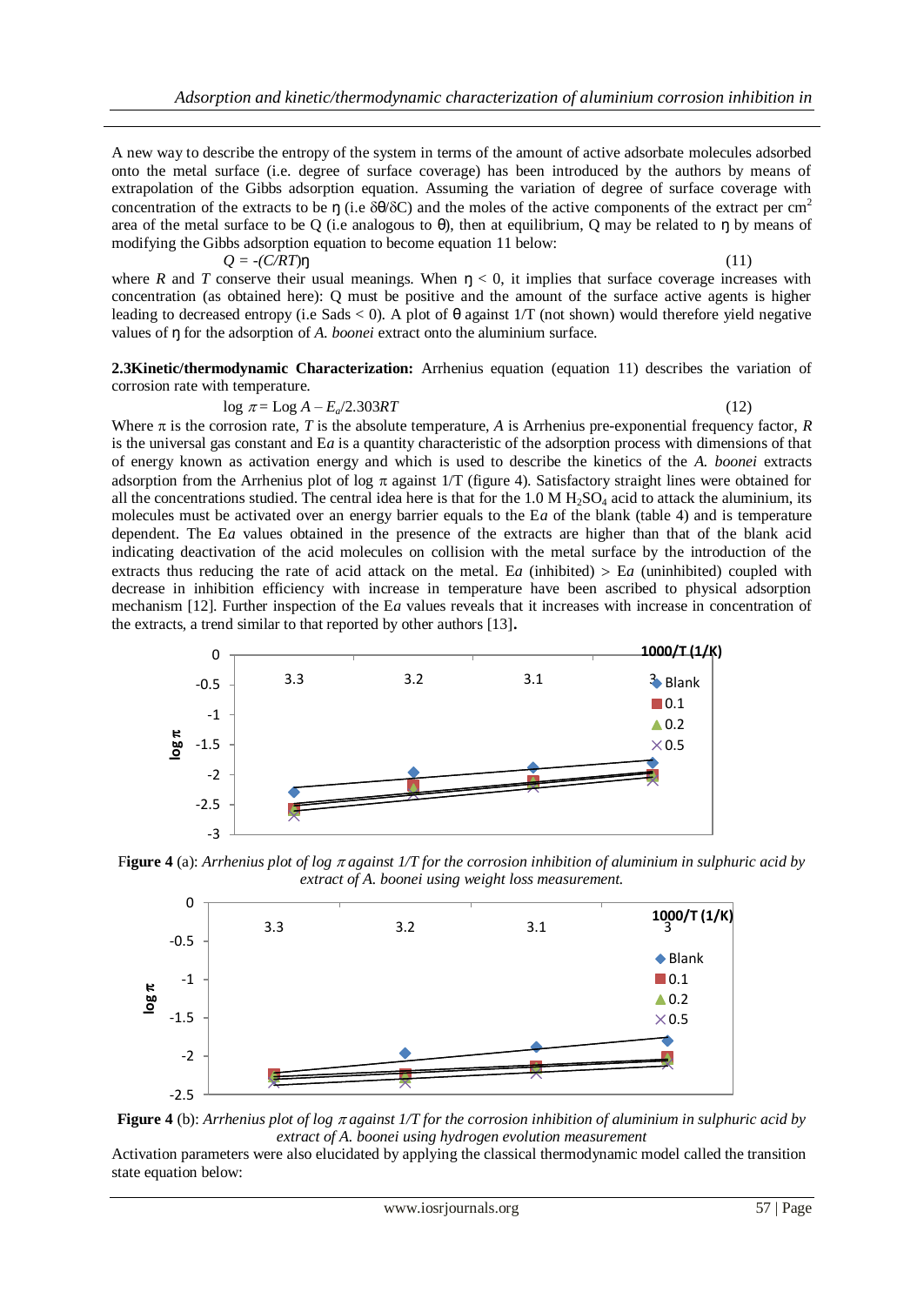$\pi = RT/Nh \exp(\Delta S_a/R) \exp(\Delta H_a/RT)$  (12)

where *N* is the Avogadro's number and *h* is the planks constant.  $\Delta Sa$  and  $\Delta Ha$  are standard change in entropy and enthalpy of activation respectively.

The enthalpy and entropy of activation are deduced from the slopes (-Δ*Ha/* 2.303R) and the intercepts  $({log(R/Nh) + (\Delta S_a / 2.303R)})$  of the plot of log  $(\pi/T)$  against 1/T. The negative values of the  $\Delta H_a$  indicates association dominating dissolution meaning that association of the extract with the metal surface is more significant than the metal attack, hence retardation of the dissolution process. Negative entropy of activation suggests decrease in disorderliness in the bulk solution. The values obtained are also consistent with physical adsorption mechanism. The gradual increase in negative entropy (-Δ*S*a) in the presence of the inhibitor signifies the formation of more ordered stable layer of active molecules of the extracts on the aluminium surface as extract concentration increase [14].



**Figure 5** (a): *Transition state plot of log (* $\pi T$ *) against 1/T for gravimetric measurement.* 



**Figure 5** (b): *Transition state plot of log (/T) against 1/T for gasometric measurement.*

|                   | <b>Tuble</b> 4. Tien ration parameters obtained from Turnellius and Transition state prot. |       |              |              |                    |       |                    |              |  |
|-------------------|--------------------------------------------------------------------------------------------|-------|--------------|--------------|--------------------|-------|--------------------|--------------|--|
| System            | Weight loss                                                                                |       |              |              |                    |       | Hydrogen evolution |              |  |
|                   | $A \times 10^{-3}$                                                                         | $E_a$ | $\Delta H_a$ | $\Delta S_a$ | $A \times 10^{-3}$ | $E_a$ | $\Delta H_a$       | $\Delta S_a$ |  |
| Blank             | 4.27                                                                                       | 2.93  | $-2.70$      | $-23.2$      | 4.27               | 1.10  | $-2.70$            | $-23.2$      |  |
| $0.1$ g/L         | 2.19                                                                                       | 3.37  | $-3.17$      | $-23.8$      | 4.57               | 1.44  | $-3.27$            | $-23.9$      |  |
| $0.2$ g/L         | 2.00                                                                                       | 3.44  | $-3.23$      | $-23.9$      | 4.17               | 1.53  | $-3.29$            | $-24.0$      |  |
| $0.5 \text{ g/L}$ | 1.60                                                                                       | 3.58  | $-3.54$      | $-24.1$      | 3.31               | 1.59  | $-3.44$            | $-24.2$      |  |

**Table 4**: Activation parameters obtained from Arrhenius and Transition state plot.

## **IV. Conclusion**

The results of this work show that the extracts of *A. boonei* appreciably retarded the dissolution of aluminium in the sulphuric acid medium.Inhibition efficiency increased with increase in concentration of the extracts but decresed with increase in temperature. The extracts inhibited the corrosion process via physical adsorption mechanism. Freundlich adsorption model best described the inhibition process. Thermodynamic parameters showed that the adsorption was spontaneous, exothermic and the entropy decreased leading to formation of ordered stable complex film on the metal surface.